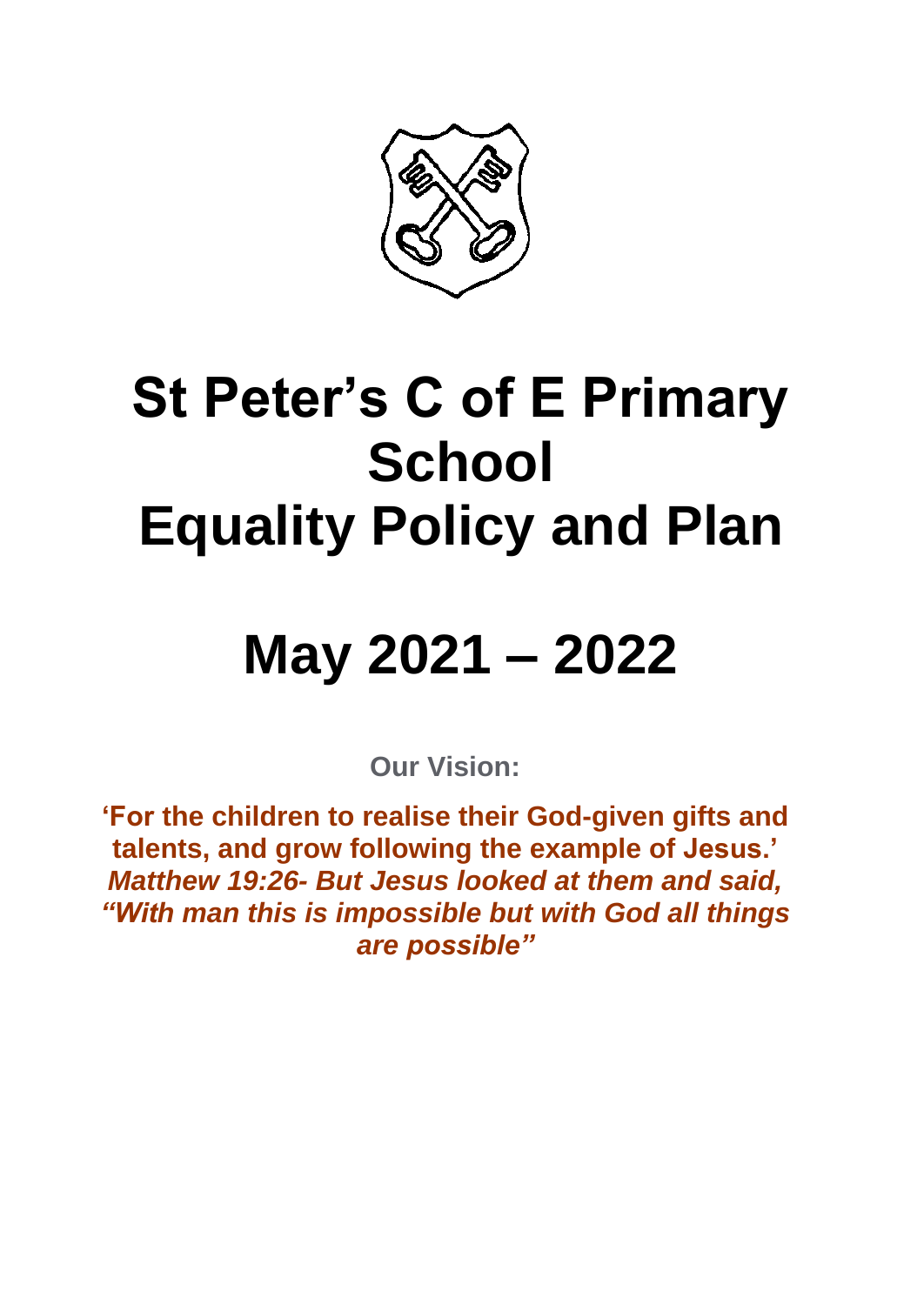# **Equality Policy**

- **1. Mission statement**
- **2. Mainstreaming equality into policy and practice**
- **3. Equal Opportunities for Staff**
- **4. Equality and the law**
- **5. Consultation and involvement**
- **6. Roles and Responsibilities**
- **7. Review of progress and impact**
- **8. Publishing the plan**
- **9. Action Plan**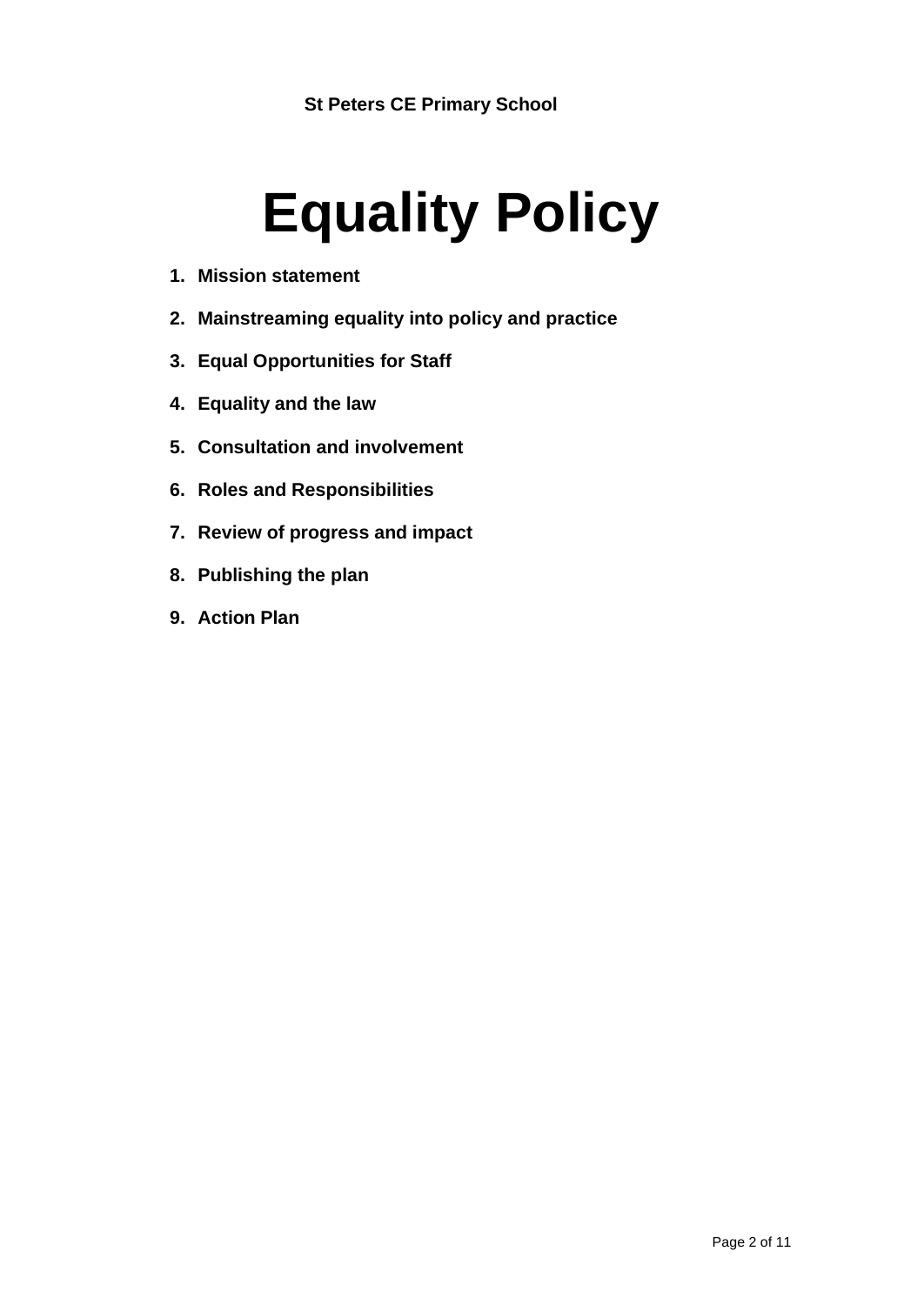#### **1. Mission statement**

At St Peter's C of E Primary School we are committed to ensuring equality of education and opportunity for all pupils, staff, parents and carers receiving services from the school, irrespective of race, disability, gender, faith or religion, sexual orientation or socio-economic background. We aim to develop a culture of inclusion and diversity in which all those connected to the school feel proud of their identity and able to participate fully in school life.

At St Peter's C of E Primary School we challenge discrimination by positively promoting equality; challenging bullying and stereotypes; and creating an environment which champions respect for all.

At St Peter's C of E Primary School we believe that diversity is a strength, which should be respected and celebrated by all those who learn, teach and visit here.

At St Peter's C of E Primary School, progress, attainment, attendance and exclusions are evaluated to ensure consistency in performance, trends (improvement or decline) are identified. Where there are differences in performance between groups, the headteacher and Senior Leadership Team (SLT) make sure targeted support is in place to ensure disadvantaged pupils close the gap on their peers.

#### **2. Mainstreaming equality into policy and practice**

As well as the specific actions set out beneath this plan, the school operates equality of opportunity in its day to day practice in the following ways:

#### **Teaching and learning**

We aim to provide all our pupils with the opportunity to succeed, and to reach the highest level of personal achievement. To do this, we will:

- Use contextual data to improve the ways in which we provide support to individuals and groups of pupils.
- Monitor achievement data by monitoring progress of disadvantaged groups and actioning any gaps. Disadvantaged groups include: Disadvantaged Children, Looked After Children, Children of Service Personnel and Children with a Special Educational Need and/or a Disability
- Take account of the achievement of all pupils when planning for future learning and setting challenging targets.
- Ensure equality of access for all pupils and prepare them for life in a diverse society.
- Use materials that reflect the diversity of the school, population and local community, including race, gender and disability, without stereotyping;
- Promote attitudes and values that will challenge racist and other discriminatory behaviour or prejudice.
- Provide opportunities for pupils to appreciate their own culture and celebrate the diversity of other cultures.
- Seek to involve all parents in supporting their child's education.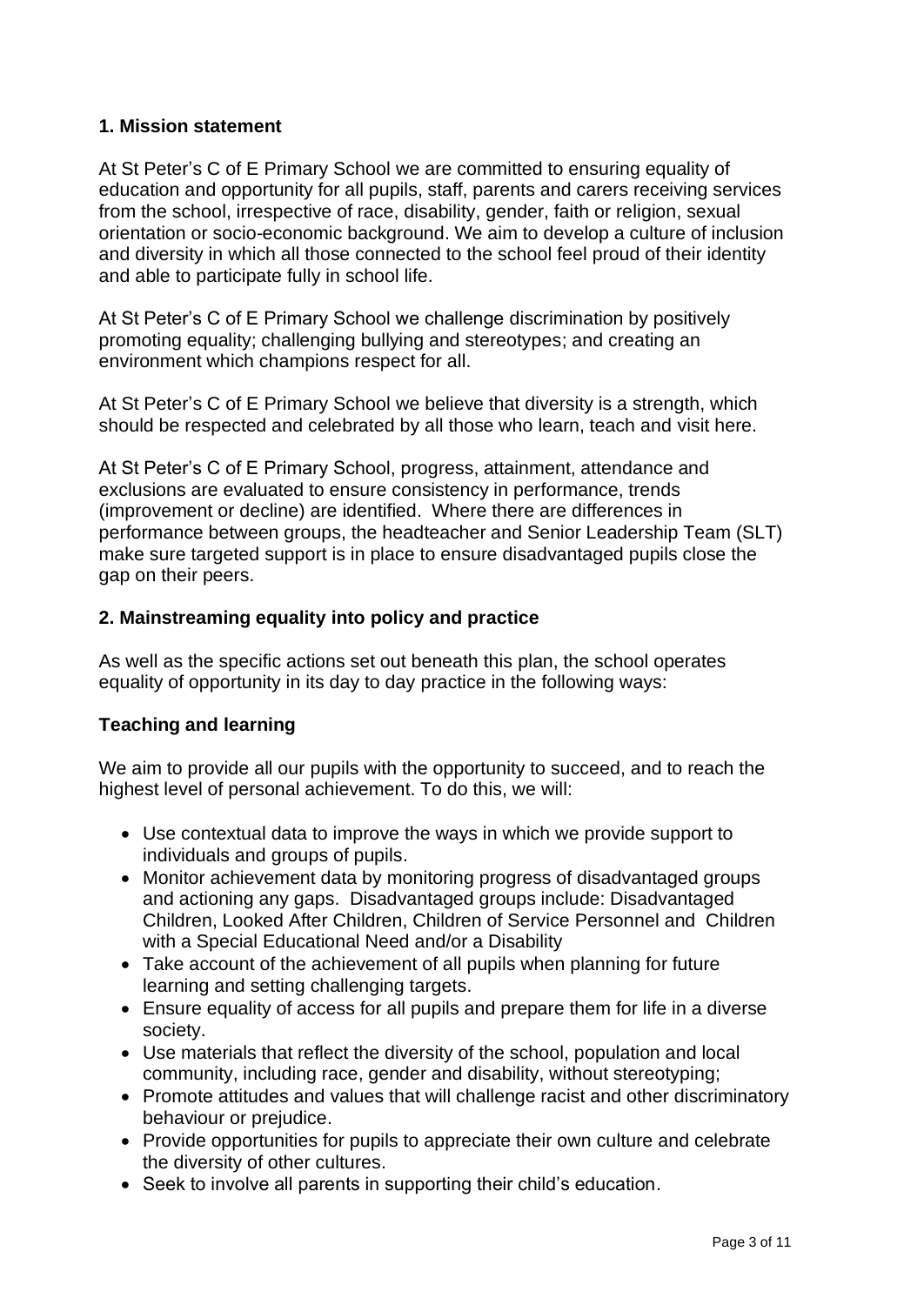- Encouraging classroom and staffroom discussion of equality issues which reflect on social stereotypes, expectations and the impact on learning.
- Include teaching and classroom-based approaches appropriate for the whole school population, which are inclusive and reflective of our pupils.

#### **Admissions and exclusions**

Our admissions arrangements are fair and transparent and do not discriminate on race, disability, gender, religion or belief, sexual orientation or socio-economic factors.

Exclusions will always be based on the school's Behaviour Policy. We will closely monitor exclusions to avoid any potential adverse impact and ensure any discrepancies are identified and dealt with.

#### **3. Equal Opportunities for Staff**

This section deals with aspects of equal opportunities relating to staff at St Peter's C of E Primary School.

We are committed to the implementation of equal opportunity principles and the monitoring and active promotion of equality in all aspects of staffing and employment.

All staff appointments and promotions are made on the basis of merit and ability and in compliance with the law. However, we are concerned to ensure wherever possible that the staffing of the school reflects the diversity of our community.

#### **Employer duties**

As an employer we work to eliminate discrimination and harassment in our employment practice and actively promote equality across all groups within our workforce.

The Equality Duty is considered when appointing staff, allocating Teaching and Learning Responsibilities (TLR) or re-evaluating staff structures to ensure decisions are free from discrimination.

Actions to ensure this commitment is met include**:** 

- Monitoring recruitment and retention including bullying and harassment of staff;
- Continued professional development opportunities for all staff;
- Senior Leadership Team support to ensure equality of opportunity for all.

#### **4. Equality and the law**

The Equality Act (2010) was introduced to promote equality and ensure protection from discrimination, harassment and victimisation on the grounds of specific characteristics (referred to as protected characteristics).

The Act defines the protected characteristics as follows:

• Age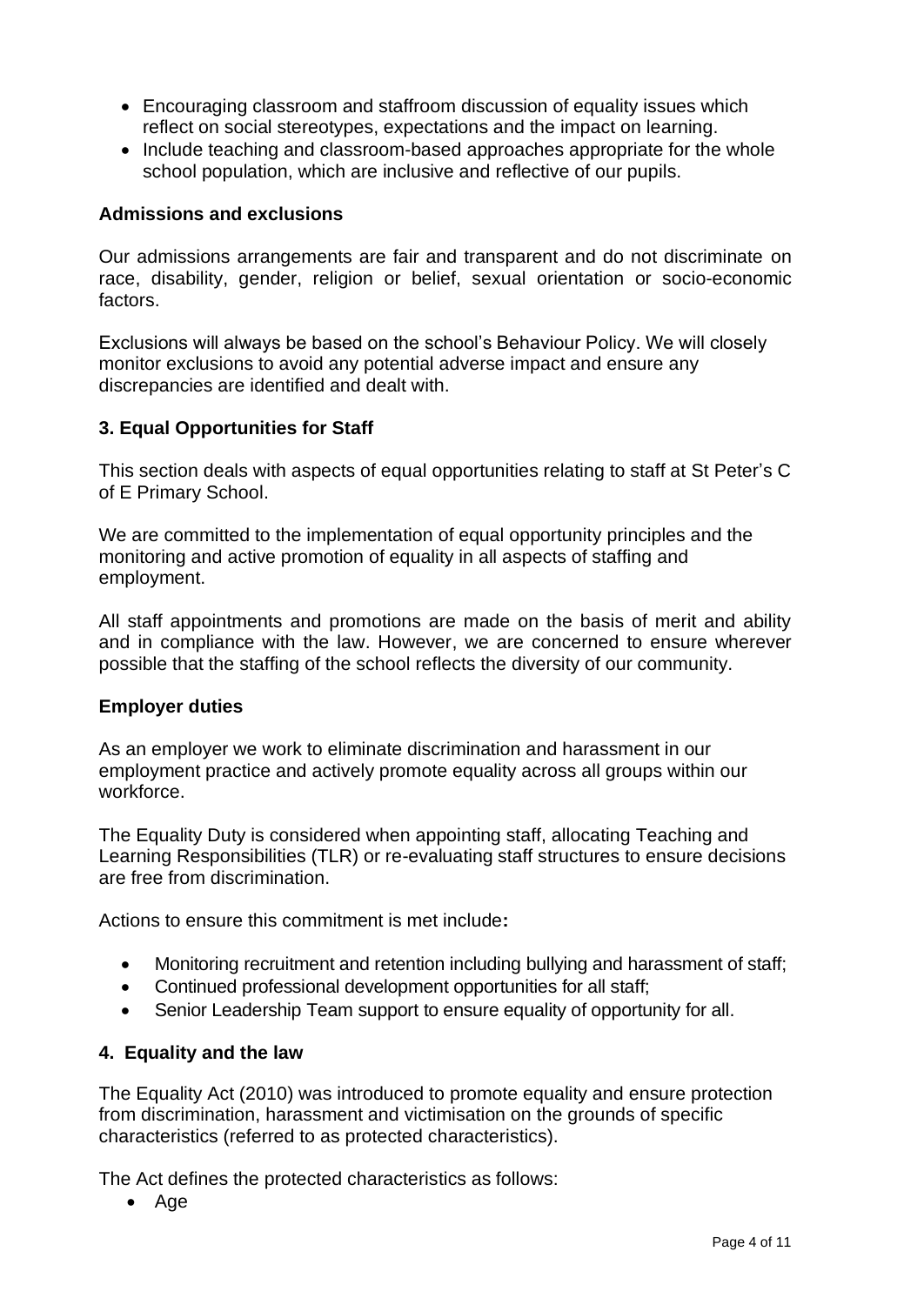- Disability
- Sex (gender)
- Race (ethnicity)
- Pregnancy and maternity
- Religion and belief
- Sexual orientation
- Transgender
- Marriage and Civil Partnership

These protected characteristics apply to pupils, prospective pupils, staff, prospective staff or anybody they are associated with, with the exception of 'age' and 'marriage and civil partnership' which do not apply to pupils and prospective pupils.

The action plan at the end of this Equality Policy outlines the actions St Peter's C of E Primary School will take to meet the duties and intent of the legislation.

#### **5. Consultation and involvement**

It is a requirement that the development of this plan and the actions within it have been informed by the input of staff, pupils and parents and carers. We have achieved this by using the following to shape the plan:

- Feedback from the annual parent questionnaire, parents' evening, parentschool forum meetings or governors' parent-consultation meeting;
- Input from staff surveys or through staff meetings / INSET;
- Feedback from the Pupil School Council, Relationships and Sex Education (RSE) and health education, whole school surveys on children's attitudes to self and school;
- Issues raised in annual reviews or reviews of progress during 'One Plan' meetings, mentoring and support;
- Feedback at Governing body meetings; and
- Feedback from the school's Heath and Wellbeing Group (HWBG).

#### **6. Roles and Responsibilities**

#### **The role of governors**

The governing body has set out its commitment to equal opportunities in this plan and it will continue to do all it can to ensure that the school is fully inclusive to all pupils, and responsive to their needs based on race, disability, gender, faith or religion, sexual orientation or socio-economic background.

The governing body seeks to ensure that people are not discriminated against when applying for jobs at our school on grounds of any of the protected characteristics.

The governors take all reasonable steps to ensure that the school environment gives access to people with disabilities, and also strive to make school communications as inclusive as possible for parents, carers and pupils.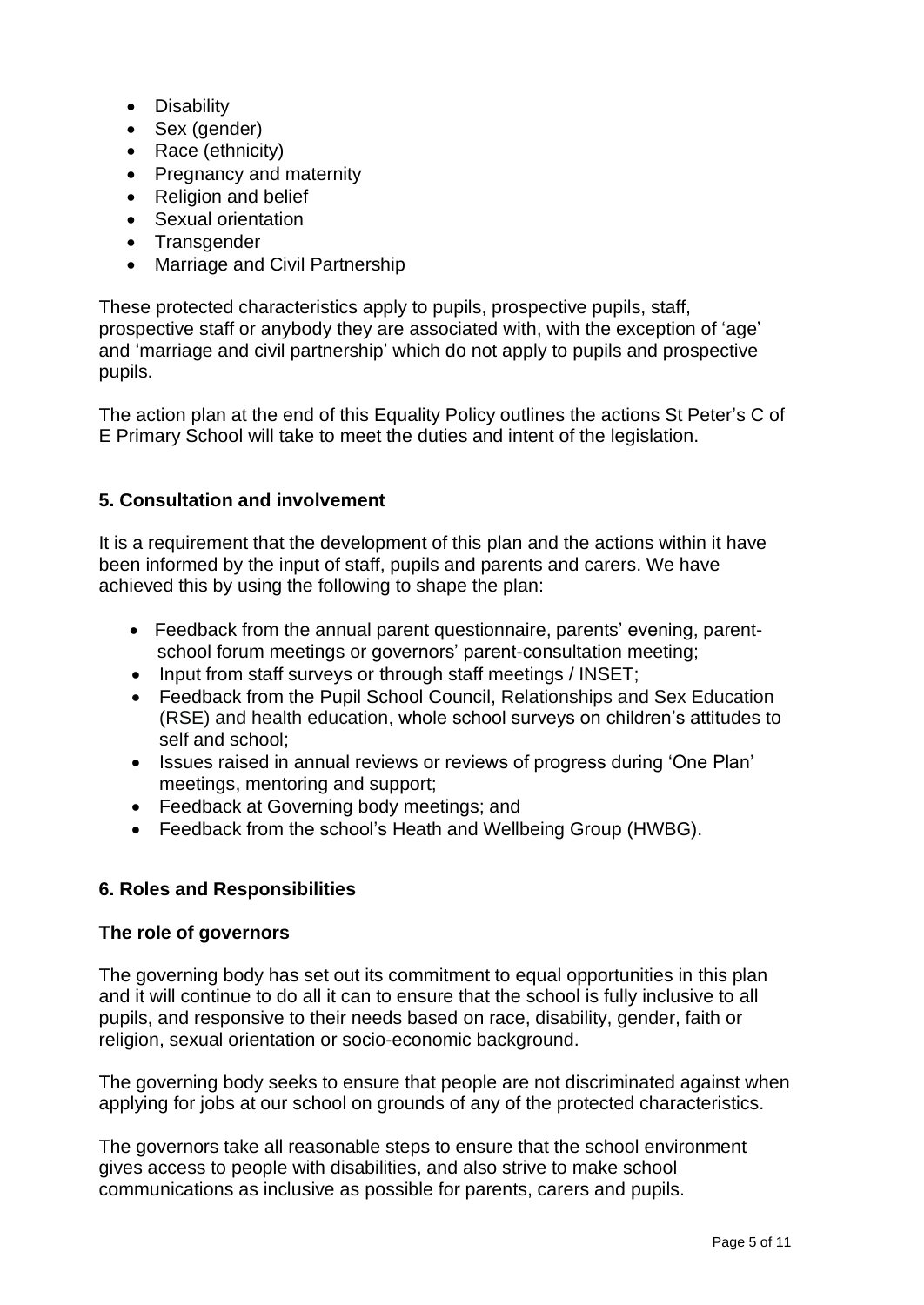The governors welcome all applications to join the school, whatever a child's race, disability, gender, faith or religion, sexual orientation or socio-economic background.

The governing body ensures that no child is discriminated against whilst in our school on account of their race, religion, gender, sexual orientation, disability or socio-economic background.

#### **The role of the headteacher (or senior leader responsible for Equalities)**

It is the headteacher's role to implement the school's Equality Plan objectives and s/he is supported by the governing body in doing so.

It is the headteacher's role to ensure that all staff are aware of the Equality Policy, and Equality Plan and that teachers apply these guidelines fairly in all situations.

The headteacher ensures that all appointment panels give due regard to this plan, so that no-one is discriminated against when it comes to employment or training opportunities.

The headteacher promotes the principle of equal opportunity when developing the curriculum, and promotes respect for other people and equal opportunities to participate in all aspects of school life.

The headteacher treats all incidents of unfair treatment and any incidents of bullying or discrimination, including racist incidents, with due seriousness.

#### **The role of all staff: teaching and non-teaching**

All staff will ensure that all pupils are treated fairly, equally and with respect, and will maintain awareness of the school's Equality Policy and Equality Plan.

All staff will strive to provide material that gives positive images based on race, gender, disability and challenges stereotypical images.

All staff will challenge any incidents of prejudice, racism or homophobia and record any serious incidents, drawing them to the attention of the headteacher.

Teachers support the work of ancillary or support staff and encourage them to intervene in a positive way against any discriminatory incidents.

#### **Responding to and reporting incidents**

It should be clear to pupils and staff how they report incidents. All staff, teaching and non-teaching, should view dealing with incidents as vital to the well-being of the whole school.

At St Peters we adhere to the following procedures for responding and reporting any incidents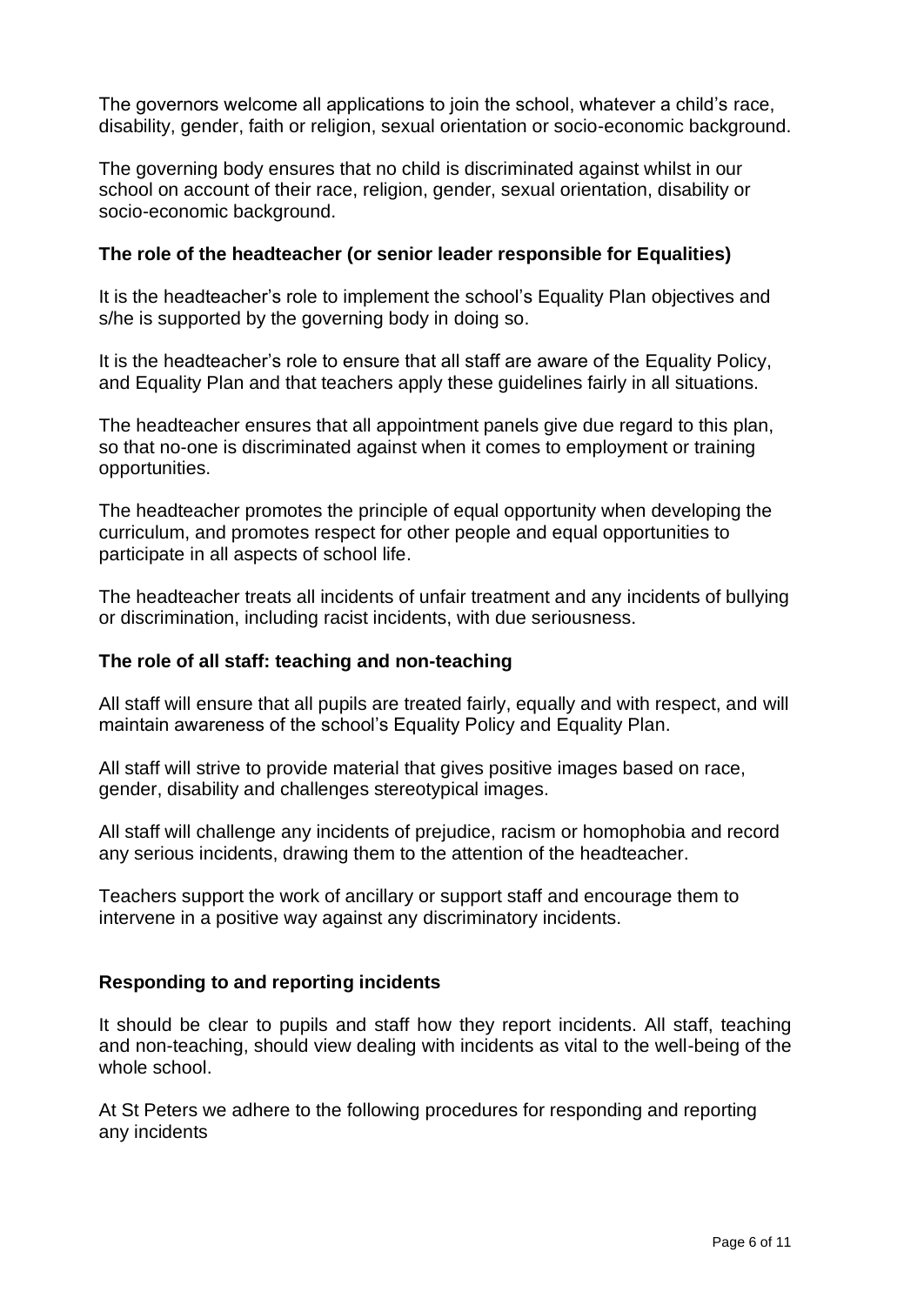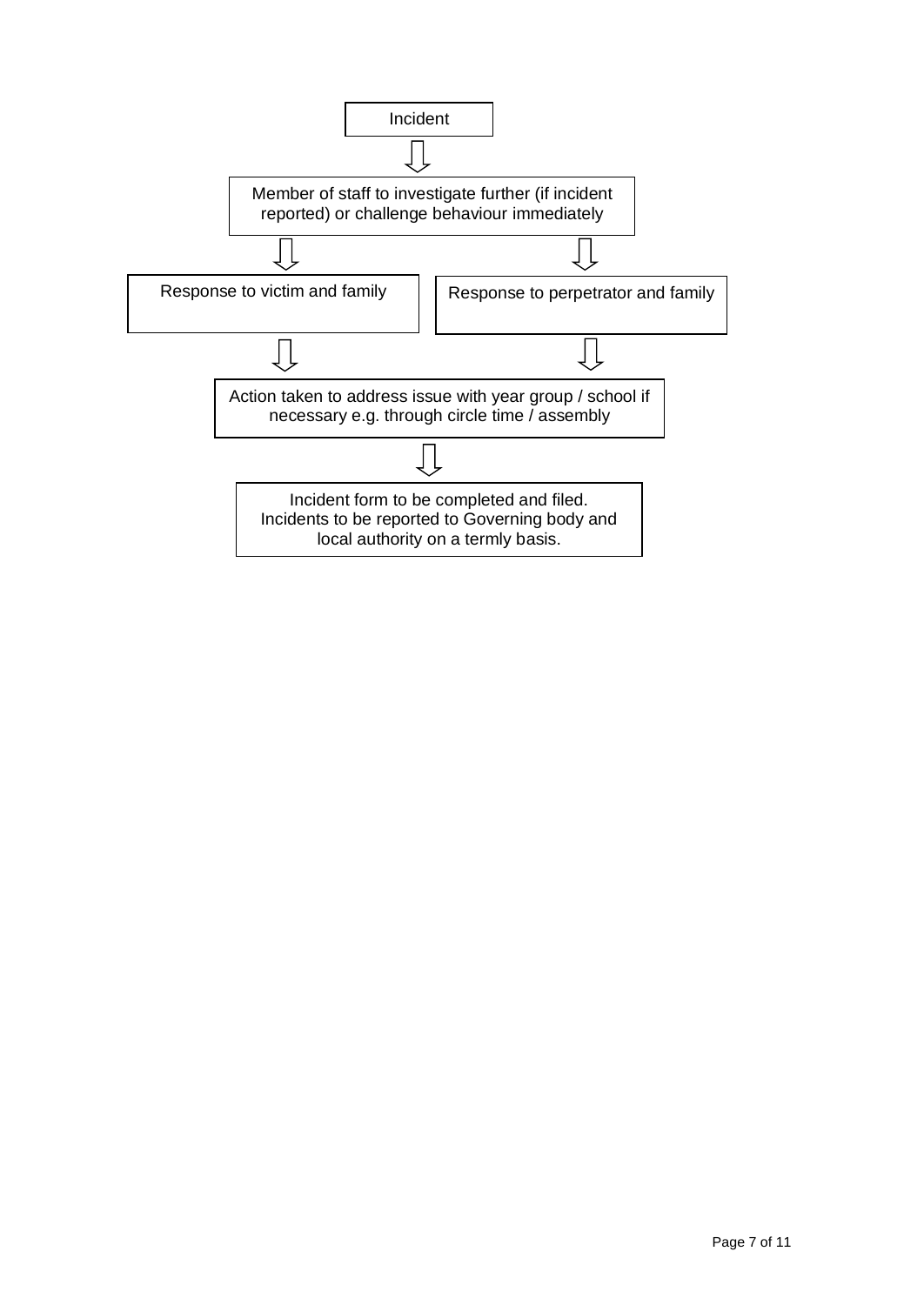#### **7. Review of progress and impact**

This policy has been agreed by our Governing Body. We have a rolling programme for reviewing our school policies and their impact. In line with legislative requirements, we will review progress against our Equality Plan annually and review the entire policy and accompanying action plan on a three-year cycle.

We make regular assessments of pupils' learning and use this information to track pupil progress. As part of this process, we regularly monitor achievement by disadvantaged groups to ensure that all groups of pupils are making the best possible progress, and take appropriate action to address any gaps.

#### **8. Publishing the Plan**

We will:

- Publish the Equality Plan in the School Development Plan and on the school's website;
- Raise awareness of the plan through the school newsletter, Worship, staff meetings and other communications; and
- Make sure hard copies are available on request.

**Signed:**

**Date: May 2021**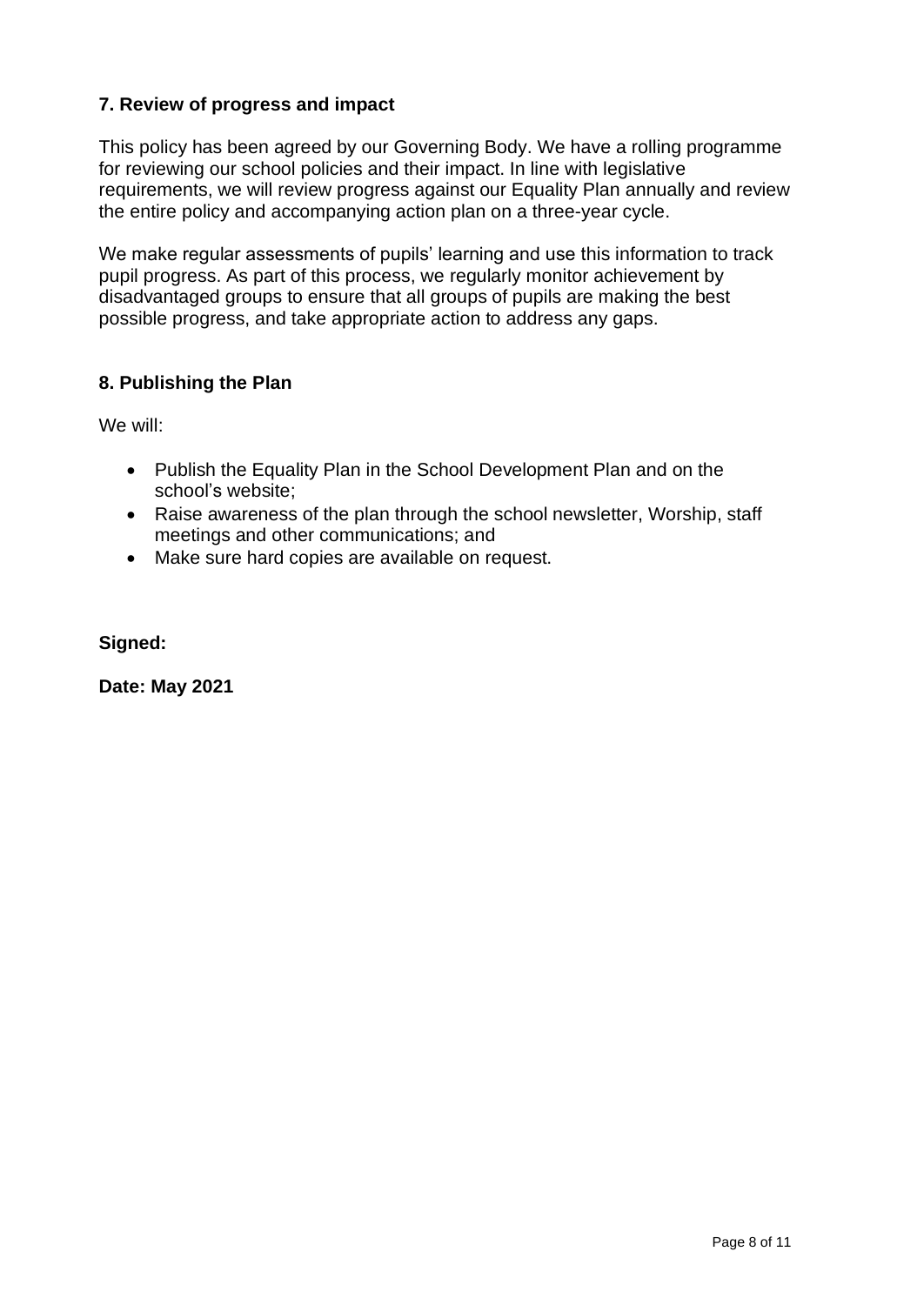#### **10. ACTION PLAN**

**Equality Action Plan 2021-22**

| <b>Objectives</b>                                              | <b>Success Criteria</b>                                                                                                                                                                                                                                           | How will it be achieved?                                                                                                                                                                                                                              | Who will be<br>involved? | Cost                            | When will it take place? | <b>Monitoring</b>                     |  |  |  |  |
|----------------------------------------------------------------|-------------------------------------------------------------------------------------------------------------------------------------------------------------------------------------------------------------------------------------------------------------------|-------------------------------------------------------------------------------------------------------------------------------------------------------------------------------------------------------------------------------------------------------|--------------------------|---------------------------------|--------------------------|---------------------------------------|--|--|--|--|
| The outcomes of pupils at the school                           |                                                                                                                                                                                                                                                                   |                                                                                                                                                                                                                                                       |                          |                                 |                          |                                       |  |  |  |  |
| All pupils continue to have<br>equal access to learning        | <b>Potential barriers</b><br>$\bullet$<br>to learning identified<br>and removed<br>Lessons are<br>$\bullet$<br>stimulating and<br>engaging<br>Different learning<br>styles planned and<br>catered for<br>All children make<br>$\bullet$<br>good rates of progress | All staff are aware of<br>$\bullet$<br>potential barriers to learning<br>SENCO to source resources<br>$\bullet$<br>and advice from external agencies<br>when necessary                                                                                | All                      | Part of SEN<br>budget           | Ongoing                  | SENCO<br><b>SLT</b>                   |  |  |  |  |
| To ensure disadvantaged<br>children reach ARE                  | All disadvantaged<br>$\bullet$<br>children to make<br>expected progress and<br>ARE by Year 6.                                                                                                                                                                     | Children targeted by class teacher<br>$\bullet$<br>and closely monitored during class<br>assessments.<br>Tracking grid closely monitored<br>$\bullet$<br>Progress meeting with HT.<br>Interventions in place to support<br>or to exceed expectations. | All staff                | N/a                             | On going                 | <b>SLT</b><br>Subject leader<br>SENCO |  |  |  |  |
| The quality of teaching, learning and assessment in the school |                                                                                                                                                                                                                                                                   |                                                                                                                                                                                                                                                       |                          |                                 |                          |                                       |  |  |  |  |
| Teaching of all pupils is never<br>less than good              | Teaching is never less<br>$\bullet$<br>than good and a high<br>proportion outstanding<br>Lessons are stimulating<br>$\bullet$<br>and engaging<br>The children know the<br>next step they have to<br>take in order to achieve.                                     | Resources ordered and used by staff<br>to aid pupil's learning<br>CPD schedule in place for groups and<br><b>Individuals</b>                                                                                                                          | All staff                | Part of<br>monitoring<br>budget | Ongoing                  | <b>SLT</b><br>Governors               |  |  |  |  |
| The quality of leadership in and management of the school      |                                                                                                                                                                                                                                                                   |                                                                                                                                                                                                                                                       |                          |                                 |                          |                                       |  |  |  |  |